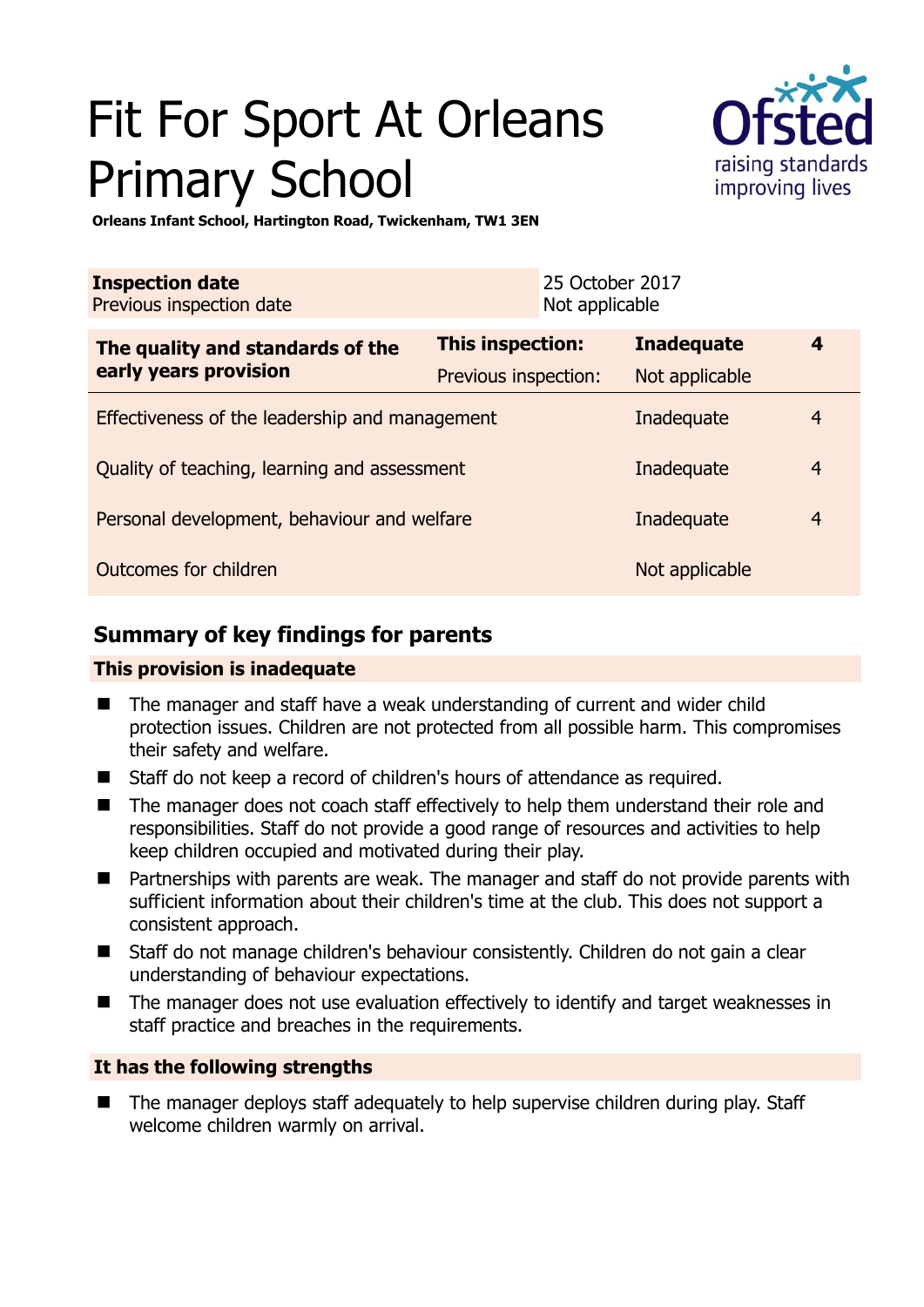## **What the setting needs to do to improve further**

#### **To meet the requirements of the early years foundation stage and the Childcare Register the provider must:**

|                                                                                                                                                                                                      | <b>Due Date</b> |
|------------------------------------------------------------------------------------------------------------------------------------------------------------------------------------------------------|-----------------|
| ensure all staff gain a secure knowledge and understanding of<br>safeguarding issues, including all areas that may indicate a child is<br>at risk of harm                                            | 10/11/2017      |
| maintain a daily record of the children being cared for on the<br>premises and their hours of attendance                                                                                             | 06/11/2017      |
| provide staff with supervision to ensure they receive effective<br>support, coaching and training, to improve the quality of play<br>experiences for all children                                    | 24/11/2017      |
| ensure staff manage children's behaviour consistently and role<br>model good behaviour, to help children to behave well                                                                              | 10/11/2017      |
| share information with parents effectively about their children's<br>experiences at the club, to build positive partnerships                                                                         | 24/11/2017      |
| improve the organisation of the premises and planning, to ensure<br>there are sufficient toys and resources available to children, to<br>engage them and fully support their interest and enjoyment. | 10/11/2017      |

#### **To further improve the quality of the early years provision the provider should:**

■ use self-evaluation effectively to cover all aspects of the provision and identify and address areas for improvement to benefit children.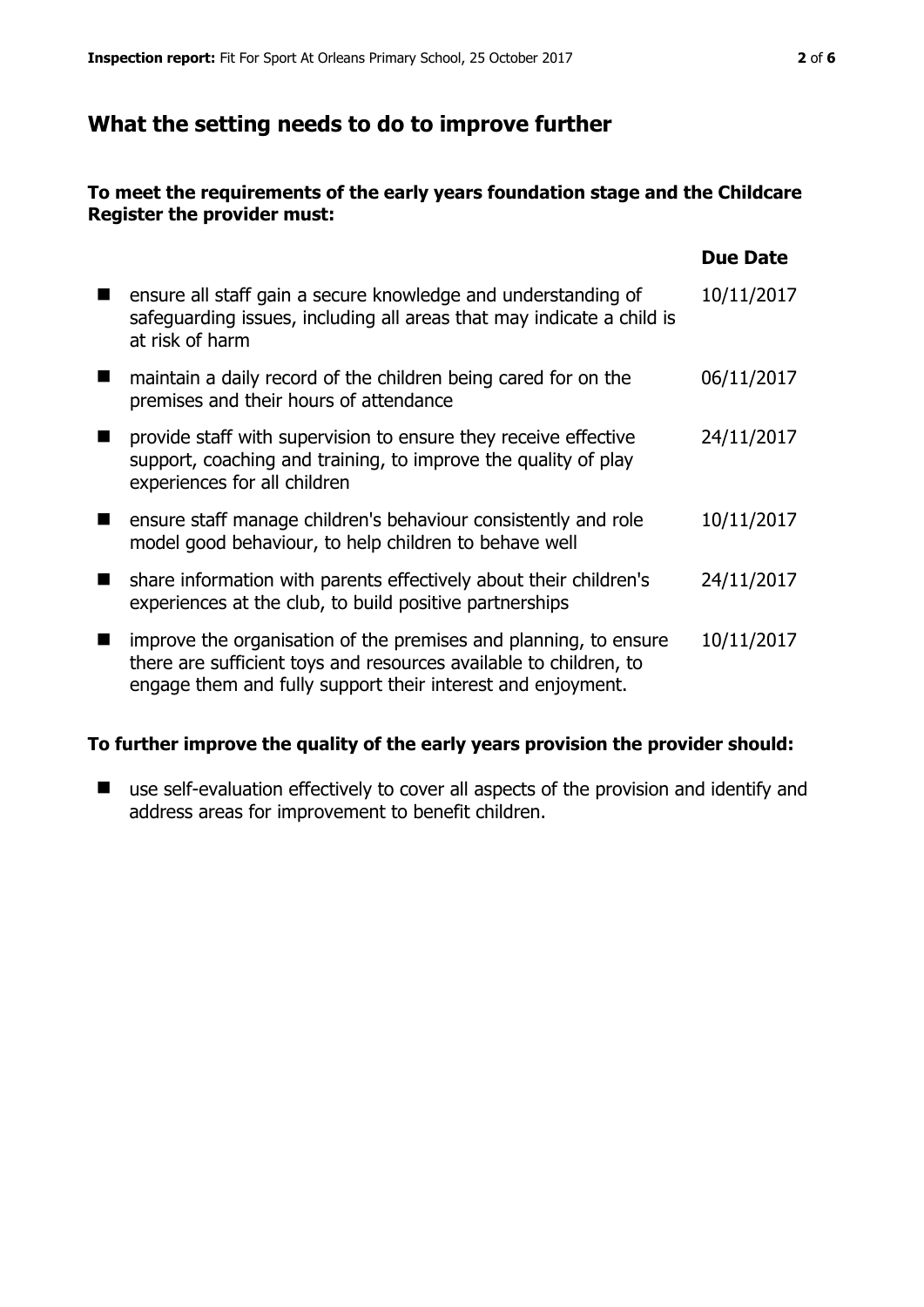#### **Inspection activities**

- The inspector had a tour of the areas used by the club. She observed activities and how staff cared for children, indoors and outdoors.
- The inspector looked at samples of policies, procedures and staff's suitability checks.
- The inspector held a meeting with the manager to assess his knowledge of the safeguarding and welfare requirements.
- The inspector reviewed the provider's self-evaluation and discussed with the manager how they use this to target improvements. She spoke with parents, children and staff to gain their views.
- The inspector carried out a joint observation with the manager.

#### **Inspector**

Marisol Hernandez-Garn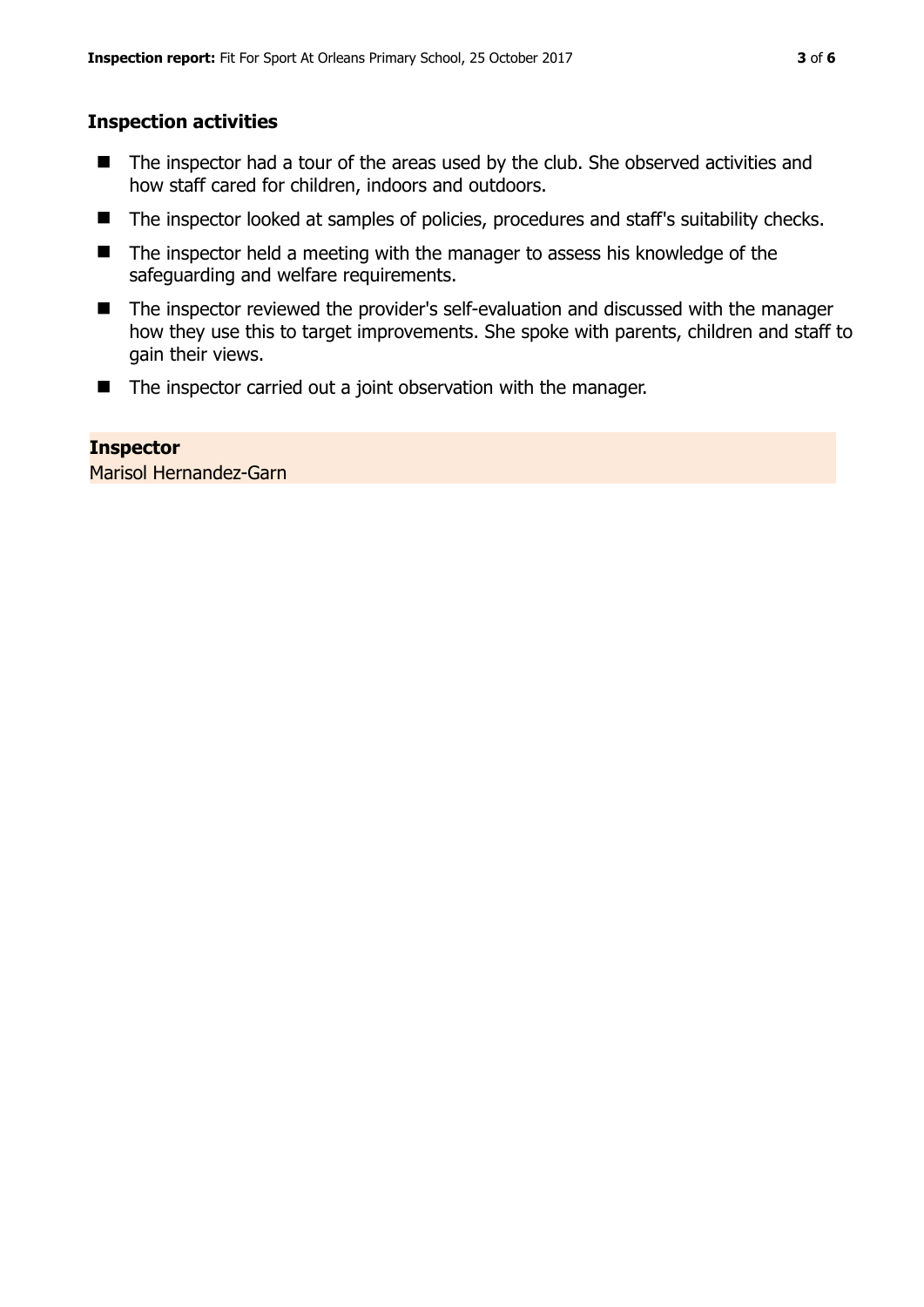## **Inspection findings**

#### **Effectiveness of the leadership and management is inadequate**

Safeguarding is ineffective. The manager and staff do not have a secure understanding of child protection issues, including what might indicate a child is at risk of being exposed to extreme views and behaviour. This compromises children's safety and well-being. The manager does not ensure staff record children's hours of attendance. This impairs their ability to monitor information for any concerns. The manager and staff are aware of the procedures to follow should they have any concerns about a child's welfare. The manager offers supervisory meetings and training opportunities. However, these have not had sufficient impact on the quality of staff practice. The manager follows appropriate recruitment procedures to check staff's suitability to work with children. The manager does not evaluate the provision rigorously. He has failed to identify the breaches in requirements, such as the inconsistency in behaviour management. He has not acted swiftly to address areas which he has identified need improvement. For example, children do not have sufficiently challenging and engaging play experiences, and staff do not communicate well enough with parents.

#### **Quality of teaching, learning and assessment is inadequate**

Staff provide a limited range of toys and activities, which do not consistently match the ages and needs of the children attending. Staff do not keep parents fully informed or seek their views, to help build on what their children know and can do. Although staff interact with children appropriately, their role is mostly supervisory. For example, young children who showed an interest in drawing did not receive a sufficient level of challenge. Others who wanted to engage in pretend play had inadequate access to resources, limiting their imagination and creativity. Children became bored and disengaged. Some older children became restless and wandered with no purpose. Overall, this hinders children's enjoyment.

#### **Personal development, behaviour and welfare are inadequate**

The weaknesses in leadership and management compromise children's welfare. Staff do not consistently recognise when children need support because they do not have a suitable understanding of their role. They do not know the hours children attend because they do not keep a record as required. Behaviour management is weak. Children do not receive clear messages about how to behave well. This is because not all staff are consistent in their approach. For example, staff asked some children not to sit on tables but overlooked others, and some staff sat on tables during play and at mealtimes. This does not teach children about boundaries and expectations. Despite this, children are generally settled and know the daily routines. This helps to support their emotional wellbeing. Staff organise group games to help develop children's physical skills. Older children show confidence and agility as they balance on large equipment. Young and older children are independent. They take responsibility for their personal care.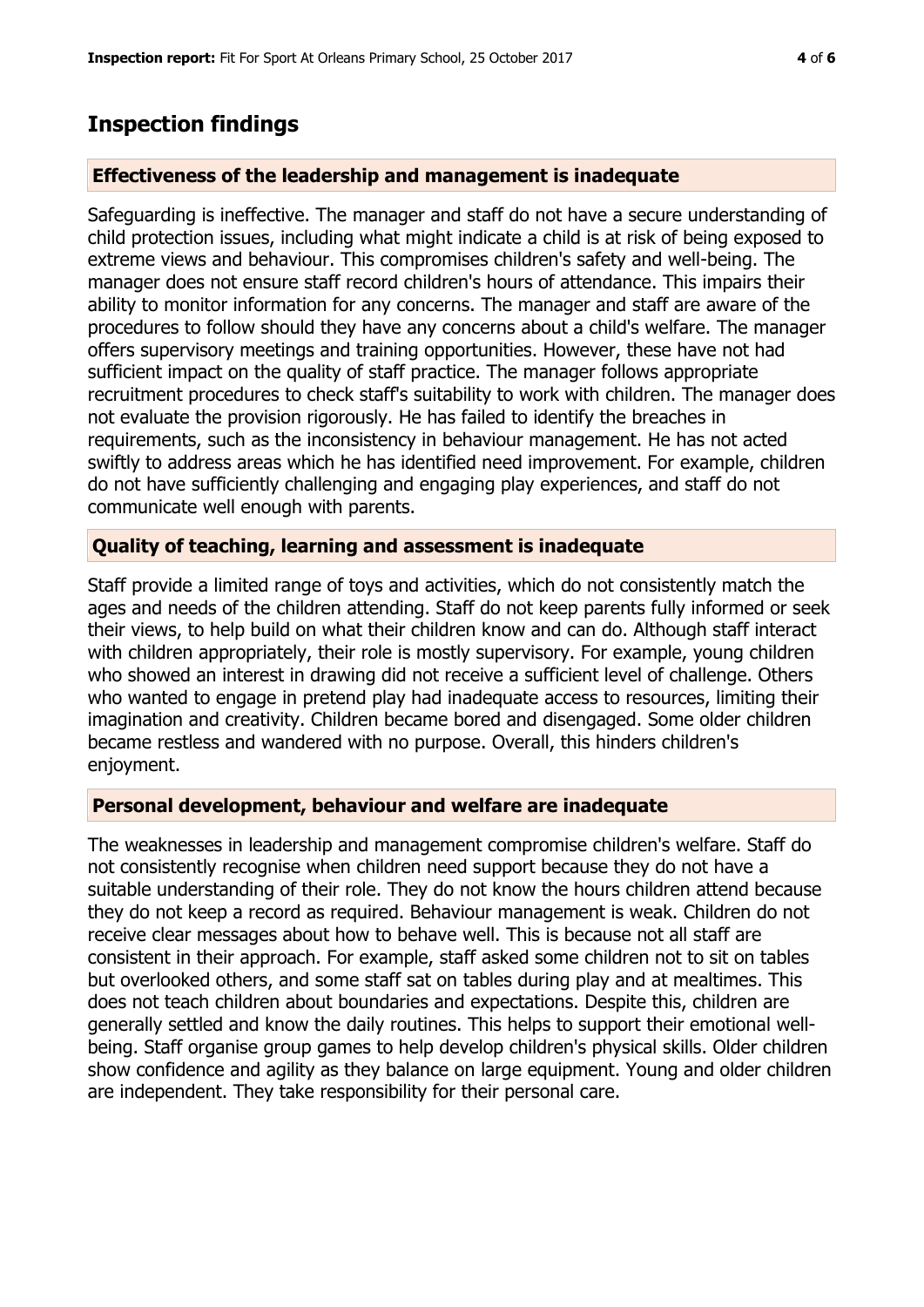## **Setting details**

| Unique reference number                             | EY490569                                                                             |
|-----------------------------------------------------|--------------------------------------------------------------------------------------|
| <b>Local authority</b>                              | Richmond upon Thames                                                                 |
| <b>Inspection number</b>                            | 1021729                                                                              |
| <b>Type of provision</b>                            | Out of school provision                                                              |
| Day care type                                       | Childcare - Non-Domestic                                                             |
| <b>Registers</b>                                    | Early Years Register, Compulsory Childcare<br>Register, Voluntary Childcare Register |
| Age range of children                               | $4 - 8$                                                                              |
| <b>Total number of places</b>                       | 33                                                                                   |
| Number of children on roll                          | 24                                                                                   |
| Name of registered person                           | Fit For Sport Limited                                                                |
| <b>Registered person unique</b><br>reference number | RP901369                                                                             |
| Date of previous inspection                         | Not applicable                                                                       |
| <b>Telephone number</b>                             | 02087424993                                                                          |

Fit For Sport at Orleans Primary School registered in 2015. It operates from Orleans Primary School in the London Borough of Richmond upon Thames. The holiday club is open during school holidays from 8am to 5.30pm from Monday to Friday. The after-school club operates from 3.15pm until 6pm from Monday to Friday, during term time only. There are six staff members, including the manager who holds a relevant qualification at level 6.

This inspection was carried out by Ofsted under sections 49 and 50 of the Childcare Act 2006 on the quality and standards of provision that is registered on the Early Years Register. The registered person must ensure that this provision complies with the statutory framework for children's learning, development and care, known as the early years foundation stage.

Any complaints about the inspection or the report should be made following the procedures set out in the guidance 'Complaints procedure: raising concerns and making complaints about Ofsted', which is available from Ofsted's website: www.gov.uk/government/organisations/ofsted. If you would like Ofsted to send you a copy of the guidance, please telephone 0300 123 4234, or email enquiries@ofsted.gov.uk.